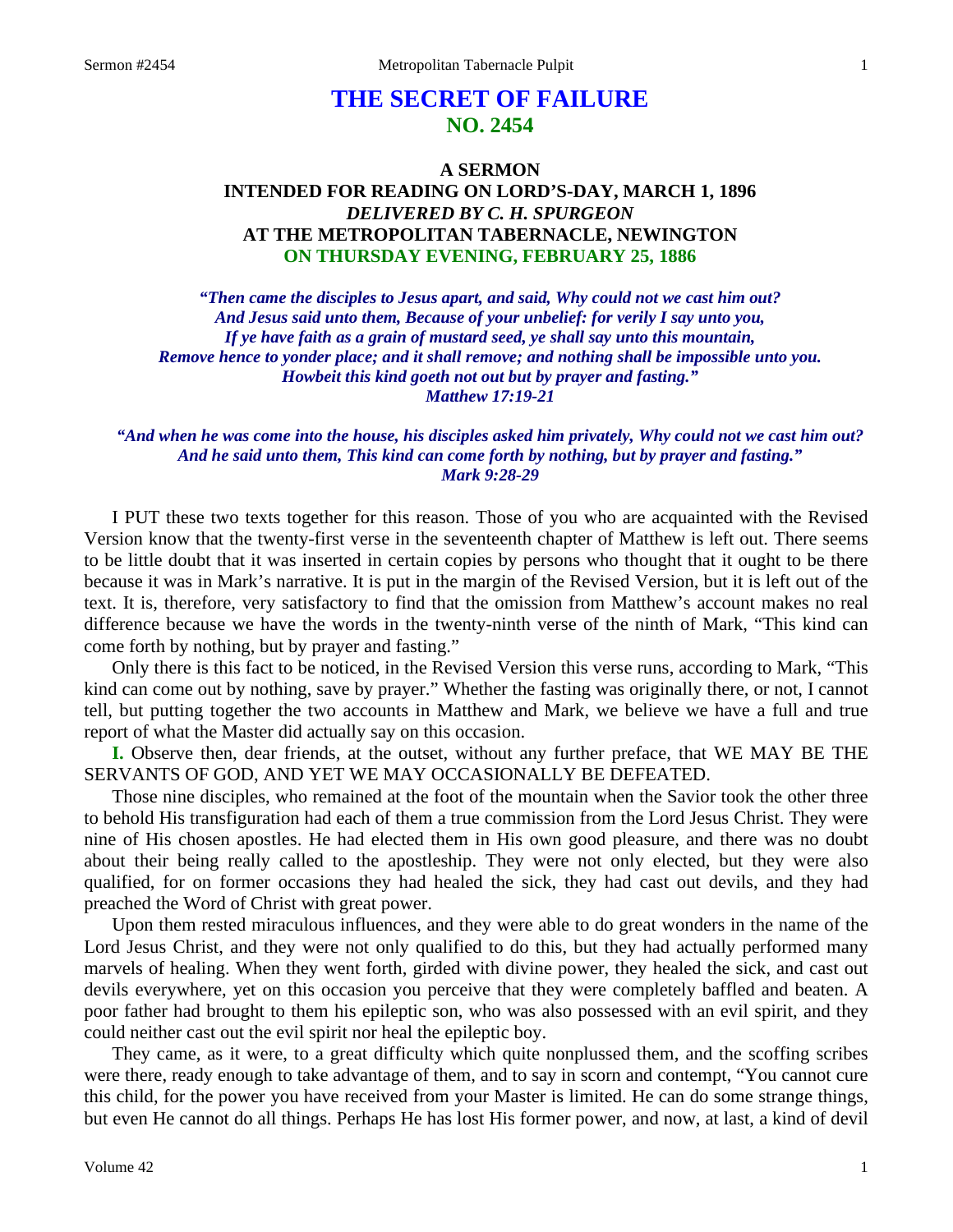has appeared that He cannot master. You see, you are mistaken in following Him, your faith has been fixed upon an impostor, and you had better give it up."

Oh, how ready the evil spirit ever is to suggest dark thoughts if we cannot always be successful in our work of faith and labor of love! I believe that it was for this very reason that our Lord gave us this record of the defeat of the nine apostles in order to let us feel that it is not so great a wonder if, sometimes, we have to come back and say, "Who hath believed our report? and to whom is the arm of the Lord revealed?" It is no new thing that we should be made a laughingstock to the enemies of the cross of Christ because we cannot even do what we have formerly done, and are beaten in the very field where aforetime we have achieved great and notable victories for our Master.

Brethren, why do you think that the Lord allows His servants to be beaten at all? Well, of course, the chief reason in this case was—and of that we will speak presently—because God gives the victory to faith, and if we will not believe, neither shall we be established. If we fall, as those disciples probably had fallen, into an unspiritual frame of mind and a low state of grace, our commission will not be worth much, our former qualifications will be of little value, and all successes we have had in earlier days will not take away the effect of present failures.

We shall be like Samson, who went out and shook himself as he had done aforetime, but the Spirit of God had departed from him, and the Philistines soon overcame him—those very Philistines whom, if his Lord had still been with him, he would have smitten hip and thigh with great slaughter. If we are to do the Lord's work, and to do it successfully, we must have faith in Him, we must look beyond ourselves, we must look beyond our commission, we must look beyond our personal qualifications, we must look beyond our former successes, we must look for a present anointing by the Holy Spirit, and by faith, we must hang upon the living God from day to day.

Apart from that, however—which we will dwell upon directly—I think our Lord intends that we should often have something fresh come across our path *to keep us from getting into ruts*. It is a very bad thing for anyone when even the Christian life gets to be merely mechanical, you know what state of things that is, you may have come here to this service just as a matter of course, almost without thinking what you were doing.

I have known many persons, in the public worship of God, sing simply because the time for singing has come, and they frequently prove that they are singing only in a mechanical fashion, for they sit down before the hymn has come to an end, showing that they are not sufficiently interested to find out how it closes. So we may kneel apparently in prayer, and not really be praying, for the mind is gadding to and fro. The minister also can get into a way of preaching that is almost like a parrot repeating by rote what it has been taught to say.

This will not do, brothers and Sisters. The Lord will not have us always moving in ruts, so He does what men do sometimes in our roads when they put great blocks of timber to turn travelers off from one side of the road on to the other. In that way, this lunatic child was put right in the disciples' road, so that they should not go on sleepily doing the same work without heart and without thought.

This strange case wakes them up, they have something to deal with now that is very different from that they have had before, it is not a common fever, or even an ordinary case of Satanic possession, but it is a dreadful demoniac who is now before them, foaming, and raging, and wallowing in their presence, and altogether beyond their power to heal. This wakes them up, and the Lord permits us sometimes to have trouble in the church, or a shock in the family, that we may wake right up, and not go on mechanically with no spiritual life in us.

Next, it was to make the disciples *see the infinite superiority of their Master*. Had he been there, there would have been no devil that would have nonplussed Him. Whatever needed to be accomplished, He spoke, and it was done. The soft utterance of His voice, the gentle uplifting of His hand, nay, the very glance of His eye, or the willing in His mind, was sufficient to work His marvelous cures. But the disciples had to come to Him and say, "We could not do it, we could not cast him out." No, and it is the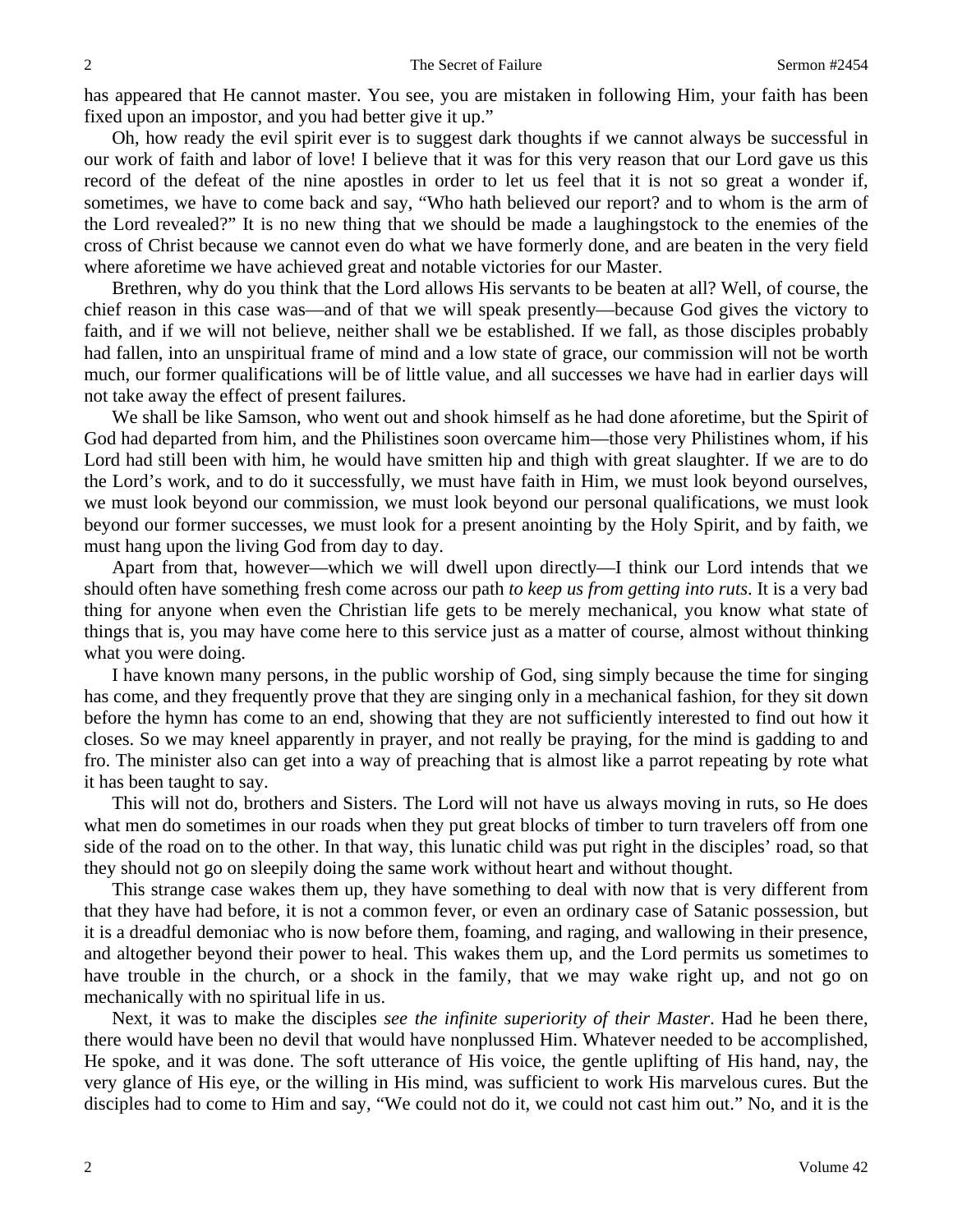same still, we cannot, but He can, wherefore, let us worship before the omnipotent Christ, to whom nothing is difficult, much less impossible,

Then they were driven to *wish for more of His company*. They were made to see that they could not do without Him. Soldiers, without their ever-victorious Captain, driven before the enemy, they now felt that their strength must lie in Him, and that they must keep close to Him, and entreat Him not to leave them again.

This experience also *drove them to Him in prayer*. They now need their Master, and they begin to cry to Him. "Why could we not cast him out?" was now their humiliating confession and inquiry, and there was, within the heart of their question, this earnest prayer, "O Master, help us to cast out devils again! Take not Your Spirit from us, but renew in us our former strength, and give us even more."

I am sure that anything that makes us often come back to our Lord, must be a blessing to us. It is very humiliating to have so long preached in vain, to have gone to that village so many times, and yet to see no conversions, to visit that lodging house so often, and apparently to have made no impression upon the careless inmates, or to have gone into that dark garret, and told the story of the cross, only to find that the hearer is just as dark, and possibly, just as brutal as ever.

It seems as if our hearts must break, when we are really in earnest, yet we cannot achieve the blessed purpose that we feel sure must be dear to the Savior's own heart, but it may be that our failure has much of divine instruction in it, and it may be the preface and preparation for future success that shall greatly honor the Lord Jesus Christ.

This was a part of the training of the twelve. They were at college now, with Christ as their Tutor. They were being prepared for those grand days, when they should do even greater things than He had done, because He had gone back to His Father, and had received still greater power, and had given it to them. "It is good for a man that he bears the yoke in his youth."

It is good for you, young brethren in college, when you go to your first pastorate, to get battered about, to have all manner of troubles, to go through fire and through water. It will make men of you, you will be all the grander and the better servants of God in after years, when your own weakness shall have driven you back upon the divine strength, and you shall have learned to trust, not in man, much less in yourself, but to cast yourself confidently on God.

**II.** The next thing to be learned from this narrative is that when Christ's servants do get baffled, they should make haste to their Master, and ask Him this question, which His disciples put to Him, "Why could not we cast him out?" That is to be our second division. WHEN WE ARE BAFFLED, THERE MUST BE A CAUSE, and it is well for us to try and find it out. We must go to the Master, and ask, "Why could not we cast him out?"

This inquiry, if it leads up to a correct answer, is evidently a very wise one, for *every man ought to try to know all he can about himself.* If I am successful, why is it that I succeed? Let me know the secret, that I may put the crown on the right head. If I do not succeed, let me know the reason why, that I may at any rate try to remove any impediment, if it is an impediment of my own making. If I am a vessel that is not fit for the Master's use, let me know why I am not fit, that I may, as much as lies in me, prepare myself for the great Master's service. I know that if I am fit to be used, He is sure to use me, and if He does not use me, it will most probably be because there is some unfitness in me. Try to know, brethren and sisters, why you get baffled in holy service, for it will be wise to know.

Probably, *it may tend very greatly to your humiliation*. It may make you go, with tears in your eyes, to the mercy seat. You may not yet know all that is in your own heart, there may be a something, which to you seems to be a very trifling affair, which is grieving your God, and weakening your spiritual power. It may seem to you to be a little thing, but in that little thing may lie the eggs of so much mischief that God will not tolerate it, and He will not bless you until you are altogether clear of it. It will be wise and right, therefore, even though it is to your sorrow and regret, that you should find the answer to the question, "Why could not we cast him out?"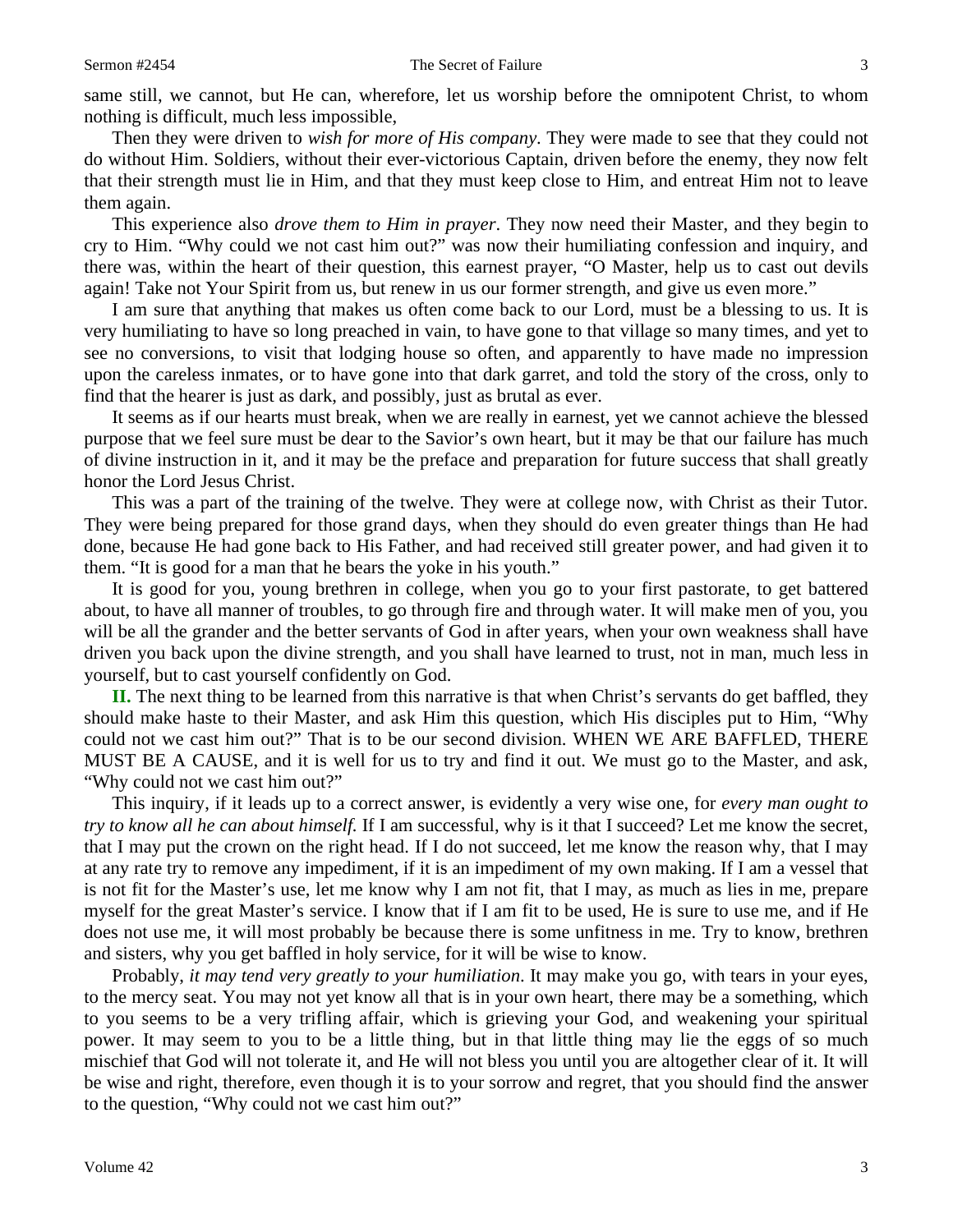For whatever may be the reason of your failure, *it may be cured*. In all probability, it is not a great matter, certainly not an insuperable difficulty to the Lord. By the grace of God, this hindrance may be taken away from you, and no longer be allowed to rob you of your power. Search it out, then, look with both your eyes, and search with the brightest light that you can borrow, that you may find out everything that restrains the Spirit of God, and injures your own usefulness.

I would at the present time earnestly put into the mouths of a great many people this question, "Why could not we cast him out?" Let the church of God get to the windows of her sanctuaries, and look out, and say, "Why do not these thousands of people come to hear the Gospel that we preach?" There is all the harlotry in our streets, why has not the church of God swept that away? The vilest sin is rampant sin of which we dare not speak, it is so vile, how is it that we cannot cast this out? And all this social discord, this complaining and confusion, this aiming at the disruption of everything, what have we been doing that all this unrest has come? Why could we not cast these vile forces out?

Then, perhaps, in your family there is a son, and you cannot bring him even to respect religion. It is not so very long ago since you nursed him on your knee, you did not think then that he would live to be an opponent of the Christ in whom your soul delights. There are in your family certain evils that you pray against, and yet they remain there.

Father, you are responsible for your family, and you cannot get rid of your responsibility. Mother, much responsibility for your children's characters must lie with you, if they are not what you would have them to be, oh, ask the question, "Why could not we cast the evils out of them?" That question each teacher may ask concerning his class, and each worker concerning his sphere of labor. I ask it concerning my hearers, when I remember some of them who have made a profession of religion, and then have foully fallen, and others who have backslidden into coldness or lukewarmness, and many who, after years of preaching, remain just the same as ever. What devil is this that has got into them? Why cannot we cast him out?

I will tell you another time when you may well ask this question, it is when you realize the evil that is within your own heart. There are certain sins there that have cost you much pain, and they are not yet cast out. In your life, they have no rightful place, in your heart of hearts, they have no welcome place, for you desire your heart to be clean before God. Still, those sins come. Perhaps, in your case, a hasty temper is the demon that takes possession of you, or possibly you have a spirit tending to despondency.

I do not know what your particular sins are, but do you not sometimes ask the question, "Why could not we cast them out?" We have got rid of some sins, "bag and baggage," they never torment us now. It is long since we had a temptation to certain forms of sin, we sent them adrift in the name of the Lord, but there are certain others of these Diabolonians that hide away in dens and caves and corners, and we cannot rout them out.

Why could not we cast them out? It is a question that may be asked from so many quarters and so many points, and it ought to be pressed home. I have put it to you, but let each one's own conscience get alone with Christ, and ask Him, "Why am I baffled and defeated? Why cannot I cast this evil out?"

**III.** Now, in the third place, consider OUR LORD'S ANSWER, upon which I cannot dwell very long because our time is short.

The first answer that the Lord Jesus gave to His disciples was, "Because of your unbelief." He told them that their failure was due to *their lack of faith*. He did not say, "Because of the devil, and his peculiar character, and the strength of his entrenchment within the poor sufferer's nature," but He said, "Because of your unbelief."

They might have said, and it would have been true, "This demon has been long in possession." The father said that the affliction came upon him when he was a child. You know that it is not easy to turn out a devil that has lived in any place, say, for twenty years, he says, "I have been in possession three, seven, twenty-one years, and I am not going. Does not even the law of the land give me a right to remain after I have held undisputed possession so long? I am not going, and especially, I am not going for anything you say or do!"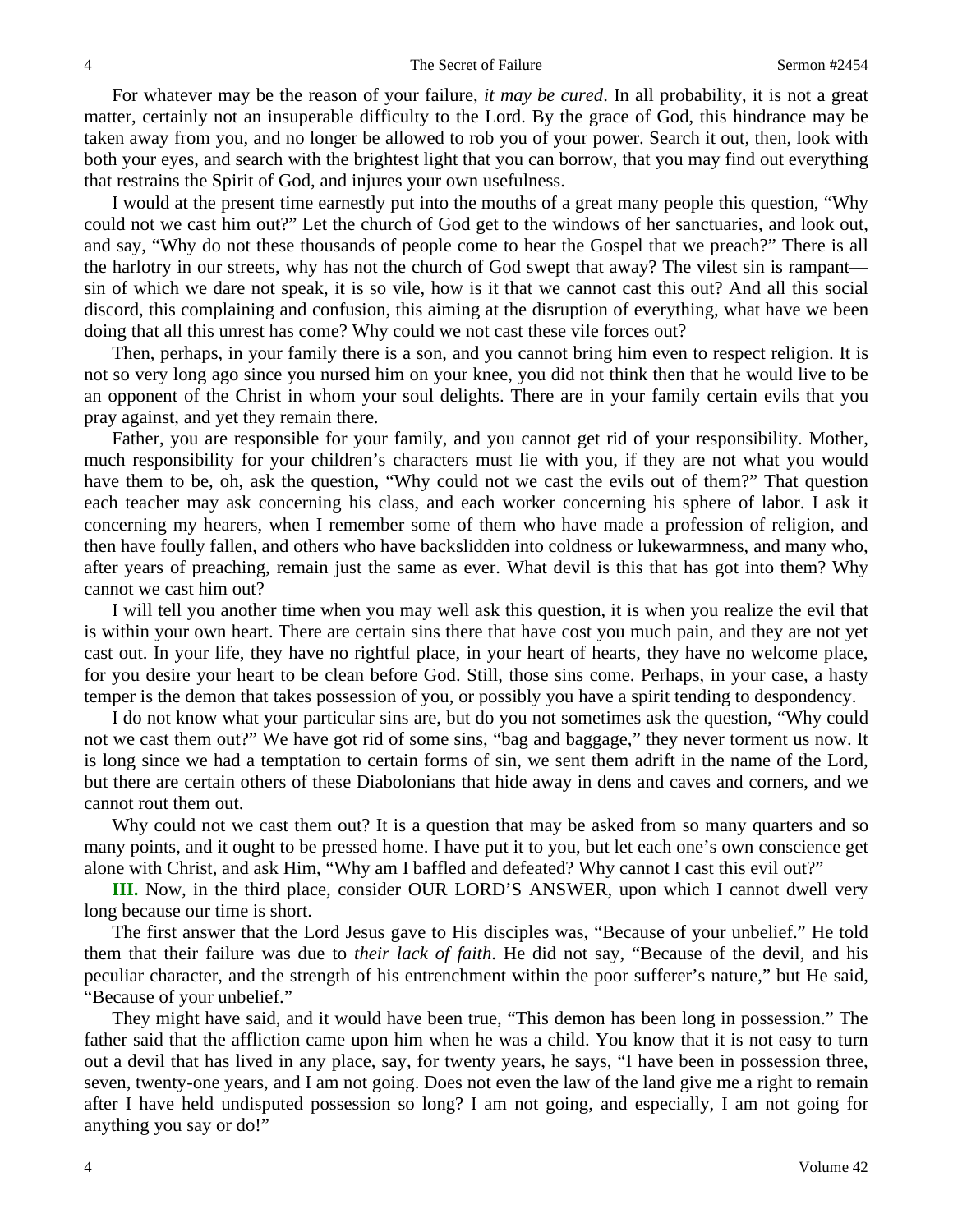So, the long duration of a sin makes it all the more difficult matter to deal with it. "Can the Ethiopian change his skin, or the leopard his spots? Then may you also do good, that are accustomed to do evil." It is a difficult thing to cast out evils of long standing, still, if we have faith, there will be no difficulty in overcoming even those sins that have held possession of the sinner for a great length of time.

Moreover, in this case, there was the strength of this devil as well as the length of his possession. He took this poor child, and threw him into the fire or into the water, and hurled him to and fro at his cruel and wicked pleasure. He did this even before the disciples' eyes. Yes, but if they had had faith, they would have understood that, though Satan is strong, Christ is far stronger. The devil is mighty, but God is almighty. If the disciples had only believed, they might have overcome the demon by the power of Christ.

In addition to the length and the strength of this possession, there was a tremendous fury shown by this evil spirit. The child was not simply vexed as in ordinary cases of epilepsy, but he was tremendously tossed and torn, and I think there was in this case a feature of sullenness also, it was apparently so, at any rate, for it was a dumb spirit. The child could not or did not speak, whatever happened to him, he was still silent.

When people can speak of their troubles of soul, when they can tell you their grief of heart, and ask your prayers, you can get on with them. But here was one who could not speak, yet there was the devil rending and tearing him. It was a horrible case, yet the failure did not lie in the child, it lay mainly, as the Savior put it, in the disciples' want of faith—"Why could not we cast him out?" "Because of your unbelief."

You see, the want of faith breaks the connection between us and Christ. We are like the telegraphic wire, which can convey the message as long as the electricity can travel along it, but if you break the connection, it is useless. Faith is our connection with Christ, break the connection, and then what can we do? It is by faith that God works in us and through us, but if unbelief comes in, we are unfit for Him to work with us. Would you have God to bless the man who will not believe in Him? Would you have God to set His seal to the works of the unbelieving? That cannot be.

The first condition of success in any work for God must be hearty faith in the God for whom we are working. "Trust me," says He, "and I will do anything for you." If we distrust Him, what can happen to us but what happened to the children of Israel whose carcasses fell in the wilderness?

Now, you know that even the body of a child of God is precious in His sight, for there is faith in him, and he is precious in the sight of the Lord, but as for those who have no faith, Paul calls their bodies carcasses! "Whose carcasses fell in the wilderness." If you have no faith in God, why, what are you? Like brute beasts—"carcasses." But faith gives God somewhat of His due, it trusts Him, and God says, "I will never let you trust Me beyond what I will do for you. If you trust Me, I will be as good as your faith." Would you have Him change a condition which is so natural, so proper, so beneficial for ourselves? O brethren, we shall do great things when God gives us more faith!

Looking now upon the condition of our times, and upon the work allotted to each one of us, I feel that what we want is more faith. Never mind how firmly fixed are the mountains of iniquity, they must move if faith is strong. Never mind how deep have gone the root of the sycamore tree, it shall be plucked up by its roots, if faith is strong. O brethren, we do not half believe! Drive the sword in up to the hilt. Believe in God to the uttermost, dare and venture, and yet find no daring and no venturing in it, as you simply trust your God as a child trusts his father. Many of us must feel, brethren, that we have often failed because of our unbelief.

I must not dwell longer on that point because I want you to notice that the Savior added that, in some cases, *faith must rise to prayer,* and must manifest itself mainly by prayer, or else it will do nothing. I am afraid that these disciples were so satisfied with their commission, their qualifications, and with what they had already done, that they proceeded to work upon this epileptic child without prayer. The Savior says, "This kind—this sort of devil—this peculiarly furious kind of demon—will not go out by the exercise of ordinary faith. It must be faith that rises into prayer."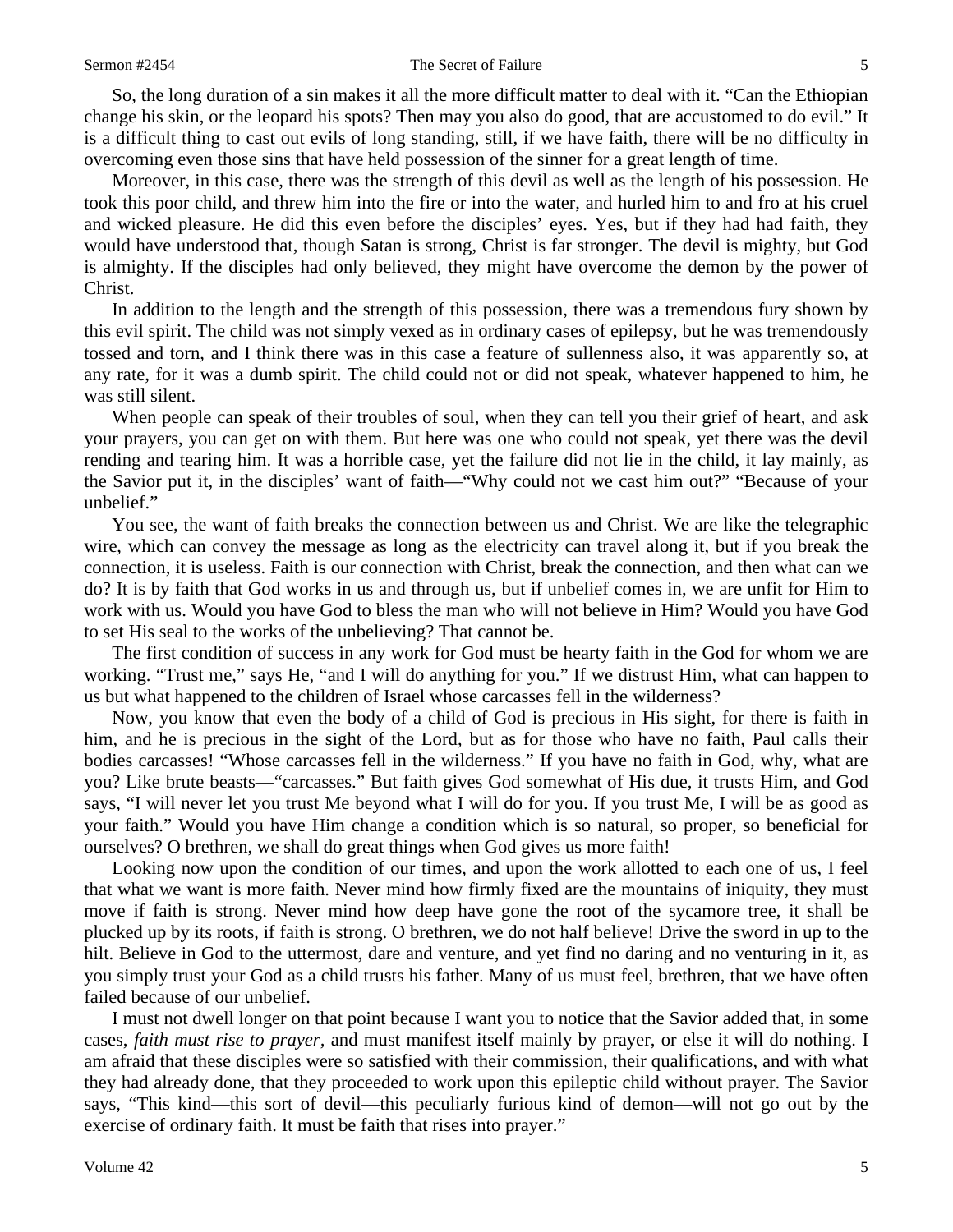You will frequently meet with persons to whom you desire to be blessed, but you never will be blessed to them till first of all you pray for them, and it may be that you will have to pray long and earnestly, and that the praying will have to rise to wrestling, and the wrestling may have to be continued all night, as in the case of Jacob, and you may have to go to God as often as the importunate widow went to the unjust judge. It may be that there are cases in which God will not yield to your faith until your faith works in prayer, and then, when prayer has wrought to its utmost, you shall get the blessing!

I think that I can understand some of God's reasons for acting thus. First, He wants to make us see the greatness of the mercy, so He occupies our thoughts with the greatness of the distress that needs to be relieved, and with this impossibility of that distress being relieved except by His own power and Godhead. That experience does us good, dear friends, does it not? It makes us feel that the mercy, when it does come, will be remarkably precious to us.

The Lord intends also to excite our desires, and that, likewise, does us good. To be all aglow with holy desires is, in itself, a healthy exercise. Then the Lord means to create in us unity of action. One brother finds that he cannot get on alone, so he will call in another to help him in prayer, and much holy united supplication will be called forth by the very desperateness of the case which cannot be met by simple faith, or even by the prayer of one. Let us always seek the united prayers of many brethren and sisters.

You remember that man who was carried by four, and let down from the roof into Christ's presence? Oh, I wish that in your houses, brethren, you met frequently, in twos and threes, for united prayer! I should like to hear of little bands formed of Christian men and women, who pledged themselves to pray, four at a time, for somebody possessed by a devil of the kind that will not go out by ordinary means, and must be ejected by four of you.

Get together and say to yourselves, "We will not rest until this soul, and that soul, shall have the devil cast out, and shall sit, clothed, and in their right mind, at Jesus Christ's feet." "This kind"—these certain kinds of devils are not to be driven out, except by special, importunate, continued, united prayer. They can be cast out if you only believe and pray, there is never a devil but will have to go, if you have faith enough and prayer enough to drive him out.

But then my text says, *"By prayer and fasting."* Our Lord Jesus Christ never made much of fasting. He very seldom spoke about it, and when the Pharisees exaggerated it, He generally put them off by telling them that the time had not come for His disciples to fast because the Bridegroom was still with them, and while He was with them their days were to be days of joy.

But still, Holy Scripture does speak of fasting, in certain cases it advises fasting, and there were godly men and godly women, such as Anna, the prophetess, who "served God with fastings and prayer night and day." I do not mean to spiritualize this away. I believe, literally, that some of you would be a great deal the better if you did occasionally have a whole day of fasting and prayer. There is a lightness that comes over the frame, especially of bulky people like myself, we begin to feel ourselves quite light and ethereal.

I remember one day of fasting and prayer in which I realized to myself, spiritually, the meaning of a Popish picture, which I have sometimes seen, of a saint floating in the air. Well, that, of course, was impossible, and I do not suppose that, when the picture was painted, it was believed in its literal sense, but there is a lightness, an elevation of the spirit above the flesh, that will come over you after some hours of waiting upon God in fasting and prayer. I can advise brethren sometimes to try it, it will be good for their health, and it certainly will not harm them.

If we only ate about half what is ordinarily eaten, we would probably all of us be in better health, and if, occasionally, we put ourselves on short commons, not because there is any virtue in that, but in order to get our brains more clear, and to help our hearts to rest more fully upon the Savior, we should find that prayer and fasting have great power.

But I will take the fasting in another sense, for I believe that this also is what is meant by our Lord Jesus. Suppose that we have such cases as these to pray for, a church full of discord, a nation or an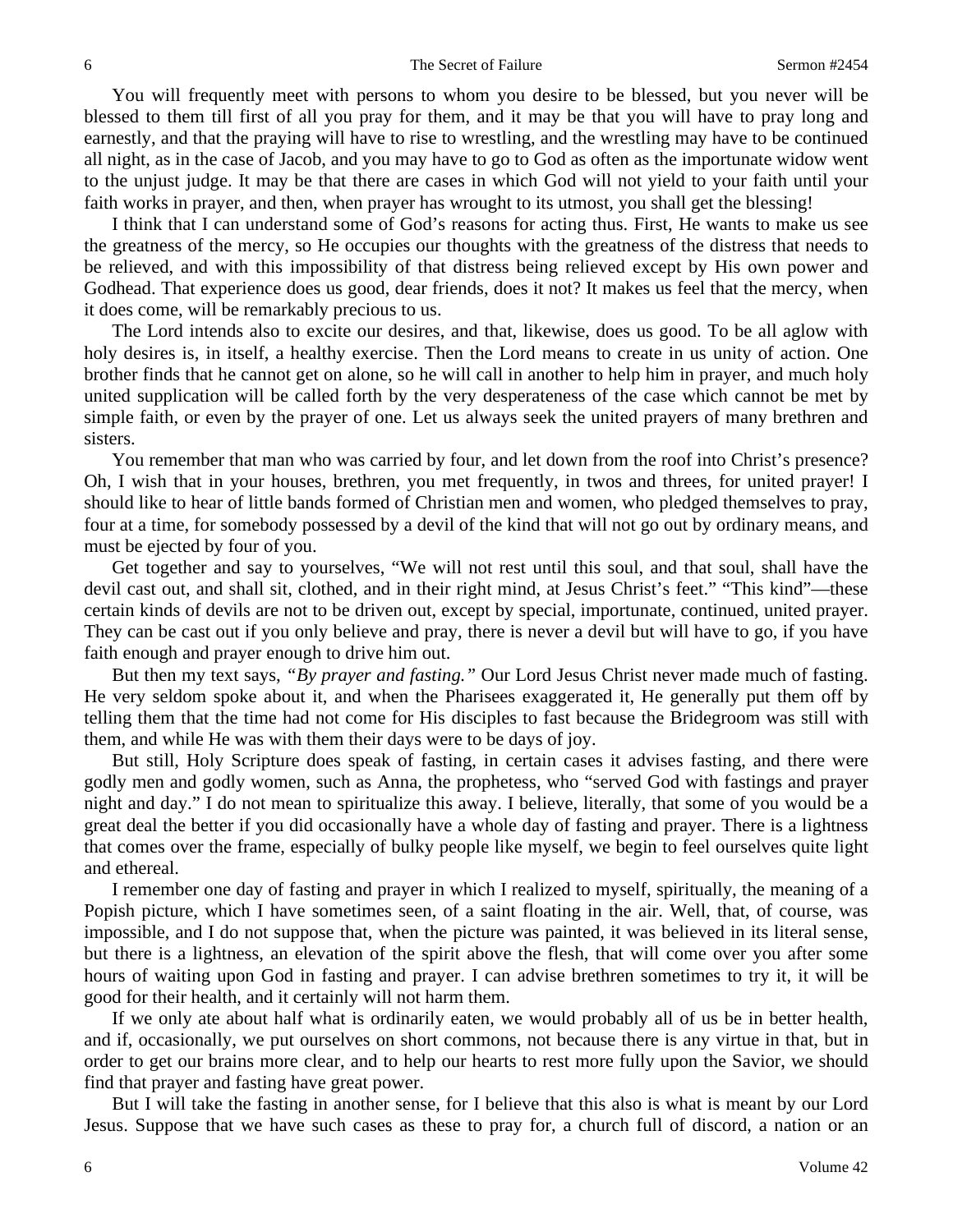### Sermon #2454 The Secret of Failure 7

individual full of sin. We might say to one another, "We will appoint such-and-such a time for prayer." Fast or not, according as your body would be the better or the worse for it. To some, it would be mischievous and injurious to fast, but say to yourselves, "We are going to take a whole day to ourselves. Two or three of us have agreed to devote an evening, or a whole night if it is a hard case, and we are going to meet together for no purpose but just to pray about that one matter, and if that does not do, we will meet again."

I have often heard of instances in which persons who knew that they were thus made especially the object of some remarkable occasions of prayer, have been impressed by the fact, or if not by the fact, yet the outcome of that special, particular, marked season of prayer has been that, before long, they have been brought to Christ. There is a kind of devil that will not go out by ordinary prayer, there must be added to that pleading something by which our zeal shall be yet further increased, there must be "prayer and fasting."

I think also that I may spiritualize this expression now, and say that, when your mind gets into such a condition that you begin to sorrow over a lost soul, when you realize the meaning of that agonizing cry of Jeremiah, "Oh that my head were waters, and mine eyes a fountain of tears, that I might weep day and night for the slain of the daughter of my people!"—it is then that the devil will have to go.

When your soul is clothed in sackcloth and ashes, and you go mourning, without the light of the sun, saying, "I could die rather than that soul should die, I could wish myself accursed rather than that soul were accursed, I put myself in the dust before God, even in the dust of self-abasement on account of that soul, that I may win it to Christ," then that sort of devil will have to go out. Starving him out by starving yourself, and making your own spirit wretched and miserable for the poor sinner's sake, you will make that devil find the person untenable any longer as a lodging place.

Permit me to say just one thing more. I believe that the devil of drunkenness will not go out of some men, unless some of you Christian people, who pray for them, and talk with them, will practice fasting in the matter of total abstinence. I do mean this, not that it is wrong for you to take what you do take, but that there are some souls that you cannot win unless you say to them, "For your sakes we are going to give up what might be lawful to us, that we may save you from the public house and all its temptations. Come, Jack, I intend to take the pledge, I never was drunk, and probably never shall be, but I will sign the pledge for your sake."

There are some devils that will not go out till you act like that, and brothers, we ought to do anything that may result in the saving of a soul. We ought to deny ourselves anything of which we can deny ourselves, if it be necessary to bring one single person to the cross of Christ. Let us see to it that we are quite clear in this matter, for there are still many devils that will not go out without prayer and fasting.

Well then, say, "I will not fast to please the devil, or to please other people, but I will fast to spite the devil, and to get him out of that man. I will fast from anything so that I may but bring him to the feet of Jesus, that he may be saved." We who love the Lord are, I trust, all agreed on that matter, that no cost on our part should be spared to win a soul from the dominion of Satan, and bring him into the glorious liberty of the children of God.

O you who are not saved, see how concerned we are about you! It seems nothing to you to lose your souls, but it seems everything to us, and it *was* everything to Christ. You would not suffer even a little self-denial that you might be saved, yet Christ died—so highly did He value the souls of sinners—rather than that you should perish. Oh, may that love of His make you begin to love yourselves so as to trust Him, and love Him, and find in Him eternal life! God bless you, for Christ's sake! Amen.

### **EXPOSITION BY C. H. SPURGEON**

### *MARK 9:2-29*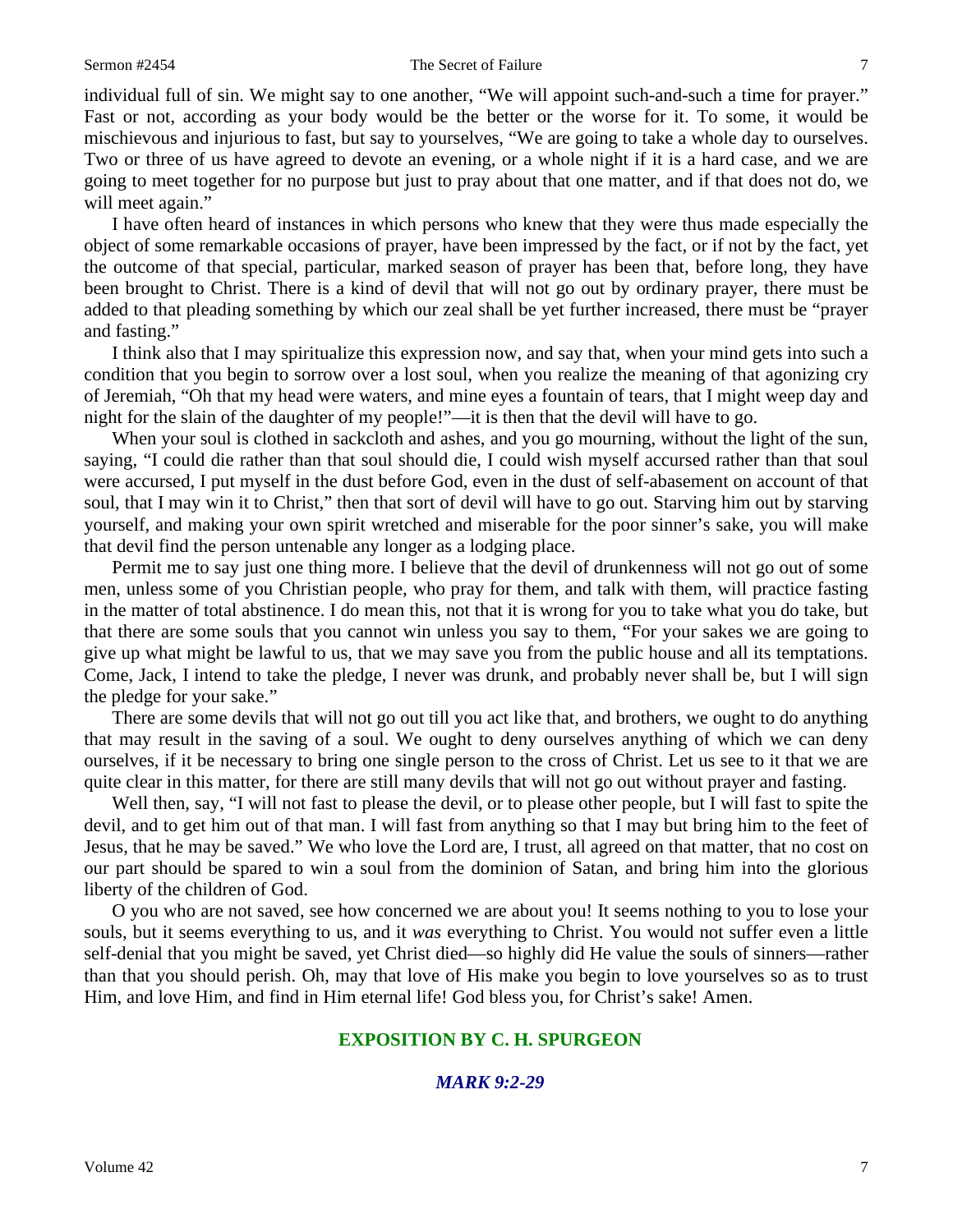**Verses 2-4.** *And after six days Jesus taketh Peter, and James, and John, and leadeth them up into an high mountain apart by themselves: and he was transfigured before them. And his raiment became shining, exceedingly white as snow; such as no fuller on earth can whiten them. And there appeared unto them Elias with Moses: and they were talking with Jesus.* 

In the midst of all His sorrow and humiliation, our Lord lets out some gleams of His glory, to remind us who He was even while He was here in the depths of His grief. He was still none other than the allglorious Lord of heaven and earth, whose raiment, if He chose to make them so, would be whiter than snow, and brighter than the sun. Let us think of Him with great love and gratitude as we see what glory He willingly laid aside for our sakes, and see how low He stooped who was in Himself immeasurably high.

**5-6.** *And Peter answered and said to Jesus, Master, it is good for us to be here: and let us make three tabernacles; one for thee, and one for Moses, and one for Elias. For he wist not what to say; for they were sore afraid.*

Peter had enough wit left to wish to stay where he was, and sometimes, when we are with our Lord in the mount, we can only say, "Master, it is good for us to be here; let us stay where we are! Let our union and communion with Yourself continue for evermore!"

**7-8.** *And there was a cloud that overshadowed them: and a voice came out of the cloud, saying, This is my beloved Son: hear him. And suddenly, when they had looked round about, they saw no man any more, save Jesus only with themselves.*

Moses is gone, and Elias is gone, but Jesus remains, and it is much the same with us now, and we are quite content that all others should go that we may have "Jesus only." If He be with us, we have the best company in the world.

**9-10.** *And as they came down from the mountain, he charged them that they should tell no man what things they had seen, till the Son of man were risen from the dead. And they kept that saying with themselves, questioning one with another what the rising from the dead should mean.*

You see the great modesty and patience of our Lord. Though these three favored apostles might see His glory, and afterwards bear witness concerning it, yet for the time being they must hold their tongues. All this glory, and only three men to see it, and these three must be quite silent! Our Lord seeks not honor from men, neither ought we to do so. His mind was even then occupied with thoughts of His great sacrifice. When He spoke to Moses and Elias, His theme was, "His decease which He should accomplish at Jerusalem," and when He spoke with these three eyewitnesses of His majesty, the subject of His converse was His own death and resurrection. That was the object on which His heart's affection was set.

**11-13.** *And they asked him, saying, Why say the scribes that Elias must first come? And he answered and told them, Elias verily cometh first, and restoreth all things; and how it is written of the Son of man, that he must suffer many things, and be set at nought. But I say unto you, That Elias is indeed come, and they have done unto him whatsoever they listed, as it is written of him.*

Notice that, even when our Savior was answering His disciples' question about Elias and John, the ruling passion being strong upon Him, He introduced into that answer something about His own death. That subject is always before His eye, He never forgets it, He is in a sense undergoing His passion even as He descends the mount of transfiguration.

**14.** *And when he came to his disciples, he saw a great multitude about them, and the scribes questioning with them.*

What a descent for Christ, from the peace and quiet of the hill of communion with the glorified, to the noise and tumult of a surging multitude, and the mocking question of the jeering scribes!

**15.** *And straightway all the people, when they beheld him, were greatly amazed, and running to him saluted him.*

I think there must be some truth in the common tradition that the face of our Lord Jesus still shone with the light of the transfiguration. It does appear so to me from these words, "All the people, when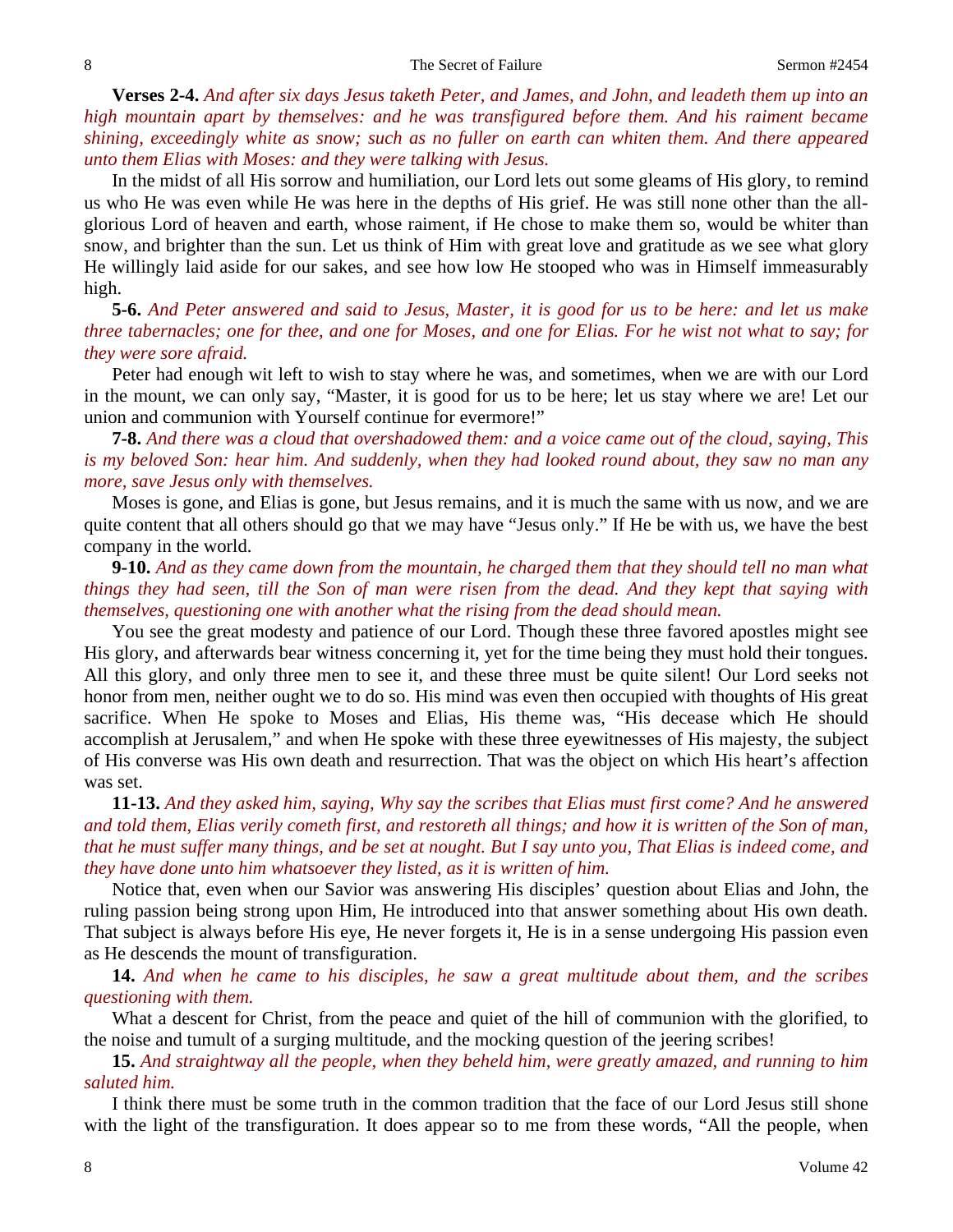they beheld him, were greatly amazed." Surely, it was not an amazement at the mere fact of seeing Him whom they had so often seen, but His face, I doubt not, glowed as the face of Moses did when he came down from the mount. Only observe that, when the face of Moses burned with the reflected glory of God's presence, the people could not bear to look upon him, but when the face of Christ shone with supernatural splendor, they "were greatly amazed, and running to him saluted him." There is an attractive glory about the Christ of God. Oh, for such a sight of His face at this moment that we should all run to Him, and salute Him!

**16.** *And he asked the scribes, What question ye with them?*

There had been a skirmish between the scribes and the disciples of Christ, and the scribes were winning the day, but when the Captain had come, the tide of battle was soon turned.

**17-18.** *And one of the multitude answered and said, Master, I have brought unto thee my son, which hath a dumb spirit; and wheresoever he taketh him, he teareth him: and he foameth, and gnasheth with his teeth, and pineth away: and I spake to thy disciples that they should cast him out; and they could not.*

It was an aggravated case of epilepsy, attended with possession by an evil spirit. The disciples could not cast out this devil, and the scribes had therefore attacked their faith in the Master Himself while He was away.

**19.** *He answereth him, and saith, O faithless generation, how long shall I be with you? how long shall I suffer you? bring him unto me.*

Unbelief is a great trouble to Christ. I never read that He said to the poor or to the sick, "How long shall I be with you? how long shall I suffer with you?" I never read that He expressed any weariness of human ignorance, or scarcely even of human sin, but when it is a matter of unbelief, then it stings Him, and He cries, "O faithless generation, how long shall I be with you? how long shall I bear with you? Bring Him to Me."

**20-21.** *And they brought him to him: and when he saw him, straightway the spirit tare him; and he fell on the ground, and wallowed foaming. And he asked his father, How long is it ago since this came unto him? And he said, Of a child.*

And having begun with that sorrowful subject, the father, with the painful eloquence of pity, went on to tell the tale of woe—

**22.** *And ofttimes it hath cast him into the fire, and into the waters, to destroy him: but if thou canst do any thing, have compassion on us, and help us.*

Here was unbelief, it is true, but there was with it a pitying entreaty that meant more faith than it could express. Men do not usually beg where they expect nothing, and they do not make pitiful entreaties with tears unless they have some hope. Even though it was almost covered up, still the Savior fastened on that one utterance of unbelief, "if."

**23.** *Jesus said unto him, If thou canst believe, all things are possible to him that believeth.* 

"It is not, 'If *I* can,' but 'If *thou* canst.'"

**24.** *And straightway the father of the child cried out, and said with tears, Lord, I believe; help thou mine unbelief.*

There was faith, even though it was mixed with unbelief. It was a faith that made him pray, as I have already told you, and the Lord Jesus Christ found out where the faith was. He had, as it were, broken the great black lump of dead coal that looked to be nothing but unbelief, and there was the living light of faith burning in the very center of it.

**25.** *When Jesus saw that the people came running together, he rebuked the foul spirit, saying unto him, Thou dumb and deaf spirit, I charge thee, come out of him, and enter no more into him.*

That is Christ's way of curing. Our Lord does not save sinners as some say that He does, just for a short time, and then let His work all grumble back to nothingness. This would be unworthy of Himself, and unworthy of that gracious Spirit by whom He works. No, if He casts out a devil, he shall enter no more into the one he formerly tormented.